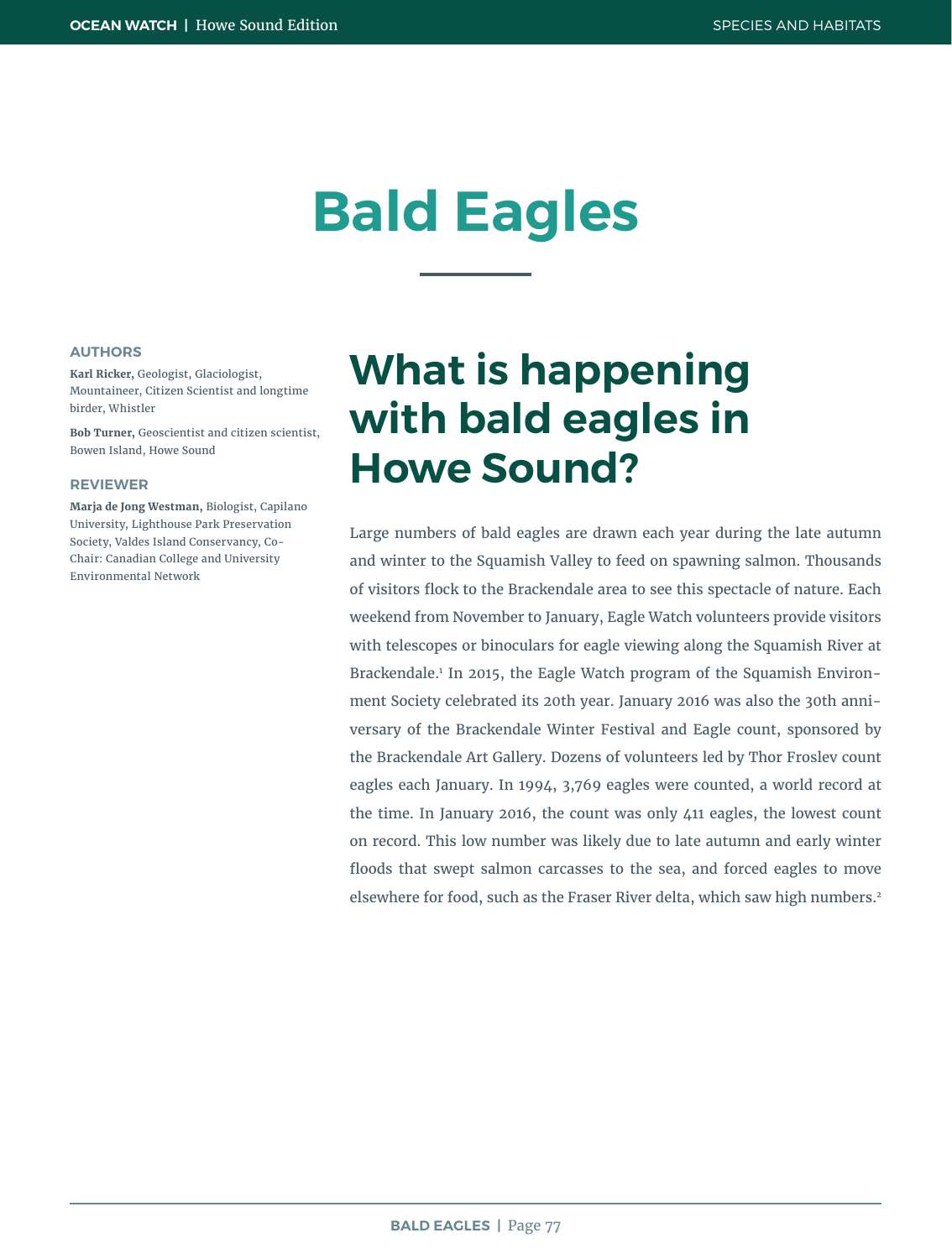## **Why are bald eagles in Howe Sound important?**

Bald eagles are versatile and opportunistic feeders, exploiting a wide range of foods. In coastal British Columbia, they prey predominantly on fish, seabirds, waterfowl, intertidal invertebrates, small mammals and even gull eggs<sup>3</sup> and carrion of all sorts. On occasion, they do take small domestic animals. In spring most eagles migrate north along the coast or inland to nest. Some eagles nest along the coast, choosing large old trees close to shoreline areas where they can forage for food. Eagles move back to the coast after salmon spawning begins in late August and September and spent salmon carcasses become available.4 Eagles gorge on food when it is available and then can digest it over several days. They can survive days and even weeks of fasting which allows them to take full advantage of seasonally abundant food sources.

Bald Eagle numbers in the Pacific Northwest have rebounded tremendously over the past decades following restrictions on hunting, lead shot, and contamin-

ants such as DDT and PCBs.<sup>5</sup> There are, however, still concerns of their being exposed to persistent dioxins and furans (pulp mill pollutants). Historically the lower Squamish River Valley has been a major winter feeding ground for bald eagles along the south coast, arriving during the annual chum salmon runs from mid November to mid February.<sup>6</sup> Because of the eagles, Brackendale is identified as one of Canada's Important Bird Areas (IBA).7 The IBA Program is an international conservation initiative coordinated by BirdLife International with Canadian co-partners Bird Studies Canada and Nature Canada. In 1999, Brackendale Eagles Provincial Park was established to protect 755 hectares of prime habitat for winter roosting and foraging by eagles.<sup>8</sup> Because of our admiration for these great birds, eagle watching has become an important part of the Squamish lifestyle and tourist economy and celebrated through the Eagle Watch program and Eagle Festival.<sup>1,6,9</sup>



Bald eagle in near shore habitat. (Photo: Gary Fiegehen)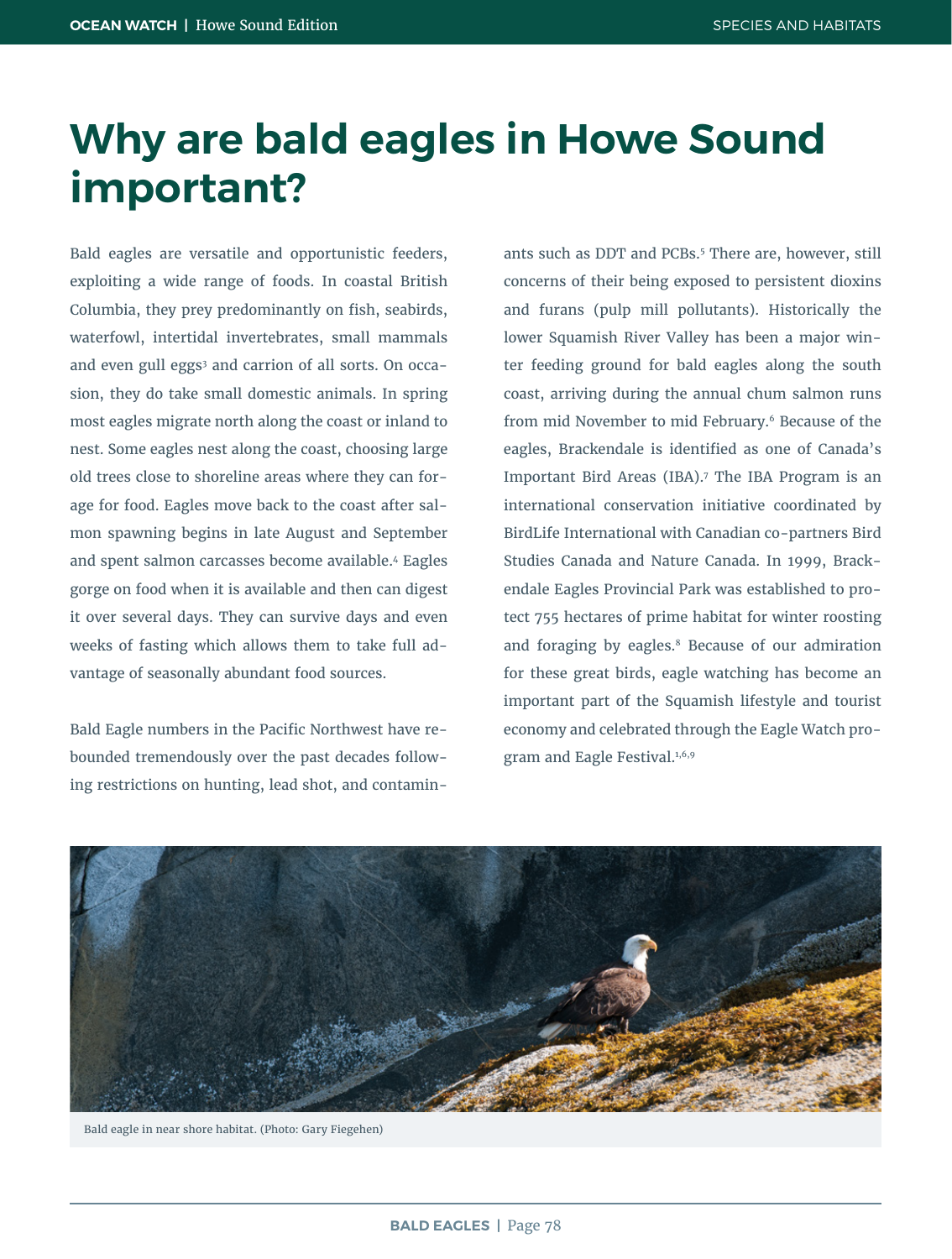### **Do bald eagles have a particular connection to First Nations?**



**"Cultures all over the world have similar ways of depicting the sun. In Squamish mythology, the sun comes to the earth in the form of an eagle."10**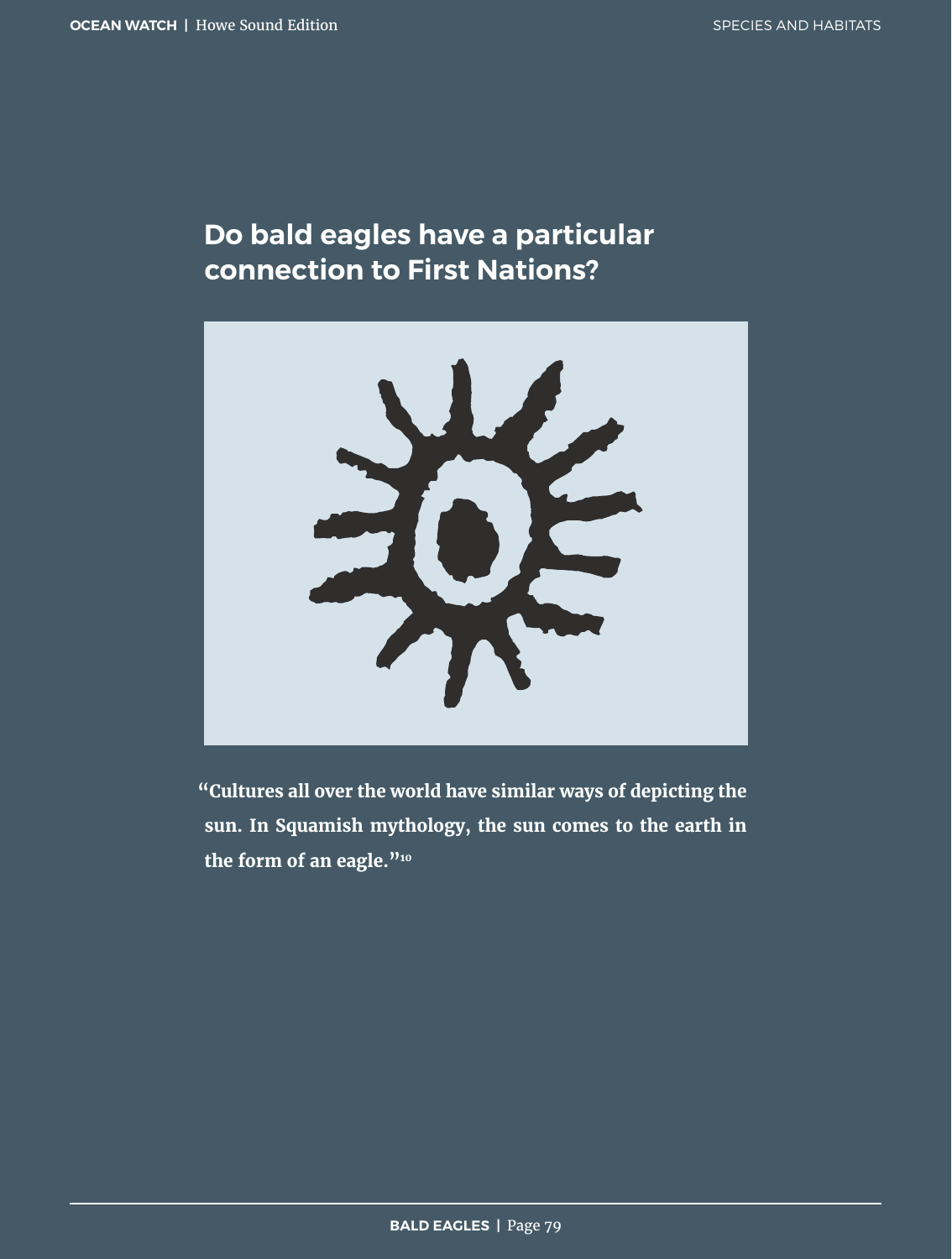## **What is the current state of bald eagles?**

Bald eagles flock to the lower reaches of the Squamish River during the mid winter chum salmon runs. Most of what we know about bald eagles comes from winter counts during this period. Scientific counts of the transitory eagle population likely began with the advent of the awakening of the coastal estuary crisis in the early 1970 $s<sup>n</sup>$  but this task was soon overtaken by citizen initiative counts beginning with the annual Christmas Bird Count in Squamish in 1980 and the Brackendale Eagle Festival, sponsored by enigmatic and irrepressible Thor Froslev of Brackendale, in the winter of 1985/86. The Christmas Bird Count

#### BALD EAGLE COUNTS IN THE HOWE SOUND AREA



Figure 1. Counts of bald eagles in the Howe Sound basin from three regular bird counts.12 Note the variability and the lower numbers in recent years.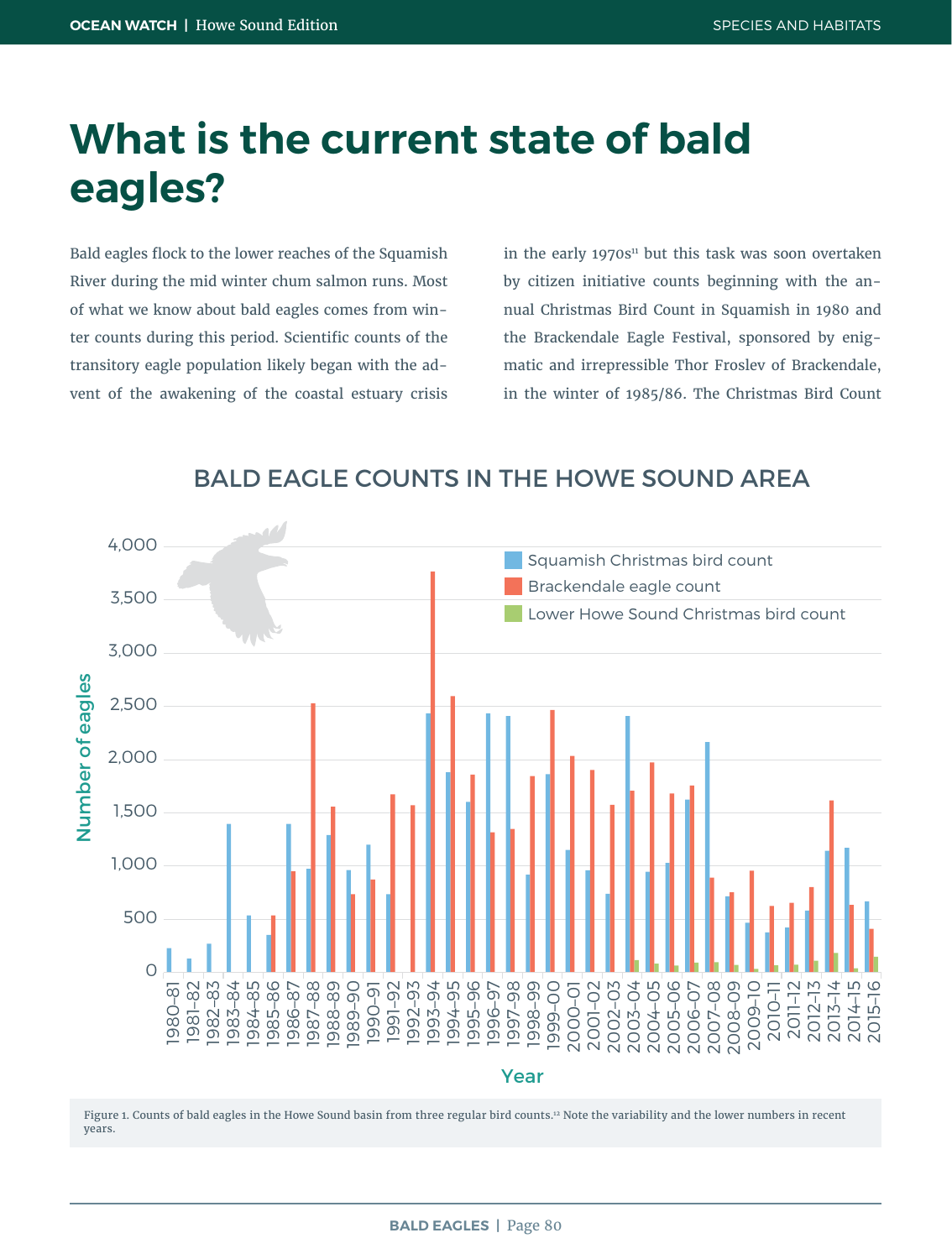at Squamish usually takes place in mid December, whereas the Brackendale Festival Count is usually in early January. The early January count encompasses all parts of the Squamish River watershed where salmon carcasses are found including the lower reaches of the Ashlu and Elaho rivers, the Cheakamus River up to the end of the road in Paradise Valley, and the Mamquam River upstream to the powerhouse. On the other hand, the area surveyed in mid-December extends only 15 kilometres upstream into the Squamish River basin. Fortunately, it covers the lower reaches of the Mamquam, Cheakamus and Squamish Rivers where eagles are most abundant.

Weather and human factors can affect the reliability of eagle counts. On one count, a heavy snowfall blanketed the trees and likely caused white-headed eagles to be overlooked, especially in distant viewing areas. In another year, rafts failed to launch, thus 15 kilometers of an otherwise unreachable section of the Squamish River remained uncounted. In yet another year, the count occurred during a deep freeze and a biting north wind. The eagles retreated from exposed sites, deep into the shelter of dense forest and out of view of many counters. Wind or other disturbance can cause birds to leave their tree perches too early in the day for the count. Once airborne, eagles fly in huge circular "kettles" which move erratically from one count sector to another, confusing the counters below. Despite these shortcomings, the manager of the early January count, Thor Froslev, maintains that the overall accuracy is out by no more than five percent.

Winter resident eagles frequent the islands and mainland shorelines at the entrance to Howe Sound. However, eagles counted during the Lower Howe Sound Christmas bird count surveys, begun in 2003, are less

than 10 percent of winter counts in the Squamish area. Year-round residents within the Sound are also low in numbers and their nests are far apart and few. For example, there are only two nests at the Squamish Estuary and one in Lighthouse Park near the entrance to the Sound.

Are there hot spots in the counts? Contrary to popular thought, the site of the 20-year old Eagle Watch Program1 on the river dike at Brackendale is not, but it is a handy spot to see some, and volunteers provide spotting scopes to watch them. The 36 years of winter counts invariably shows the greatest concentration of eagles on the lower reach of the Cheakamus River and its confluence with the Squamish River, where the primary author usually does his observations for each count. Upstream, areas near the Cheakamus Center and Tenderfoot Hatchery typically host large numbers. More rarely the artificial spawning channels on the lower Mamquam River, and the Ashlu and Elaho tributaries provide counts that number in a few hundred eagles. There are also anomalous years with unusual hotspot locations. In the 2015/16 count season, the Squamish municipal landfill provided the highest number of the paltry 411 eagles counted for the early January survey. In that year there were virtually no fish carcasses in or beside the rivers; they had been swept away by late autumn and early winter storm events, forcing eagles to other food sources, including the tasty fare of thousands of gulls at the landfill.

Comparing the two winter eagle surveys in Figure 1, there are 19 years of higher counts for the more extensive early January count, as would be expected, but, surprisingly, nine other years where the earlier but less extensive Squamish survey had the higher numbers. That is, the higher count was in mid-December as op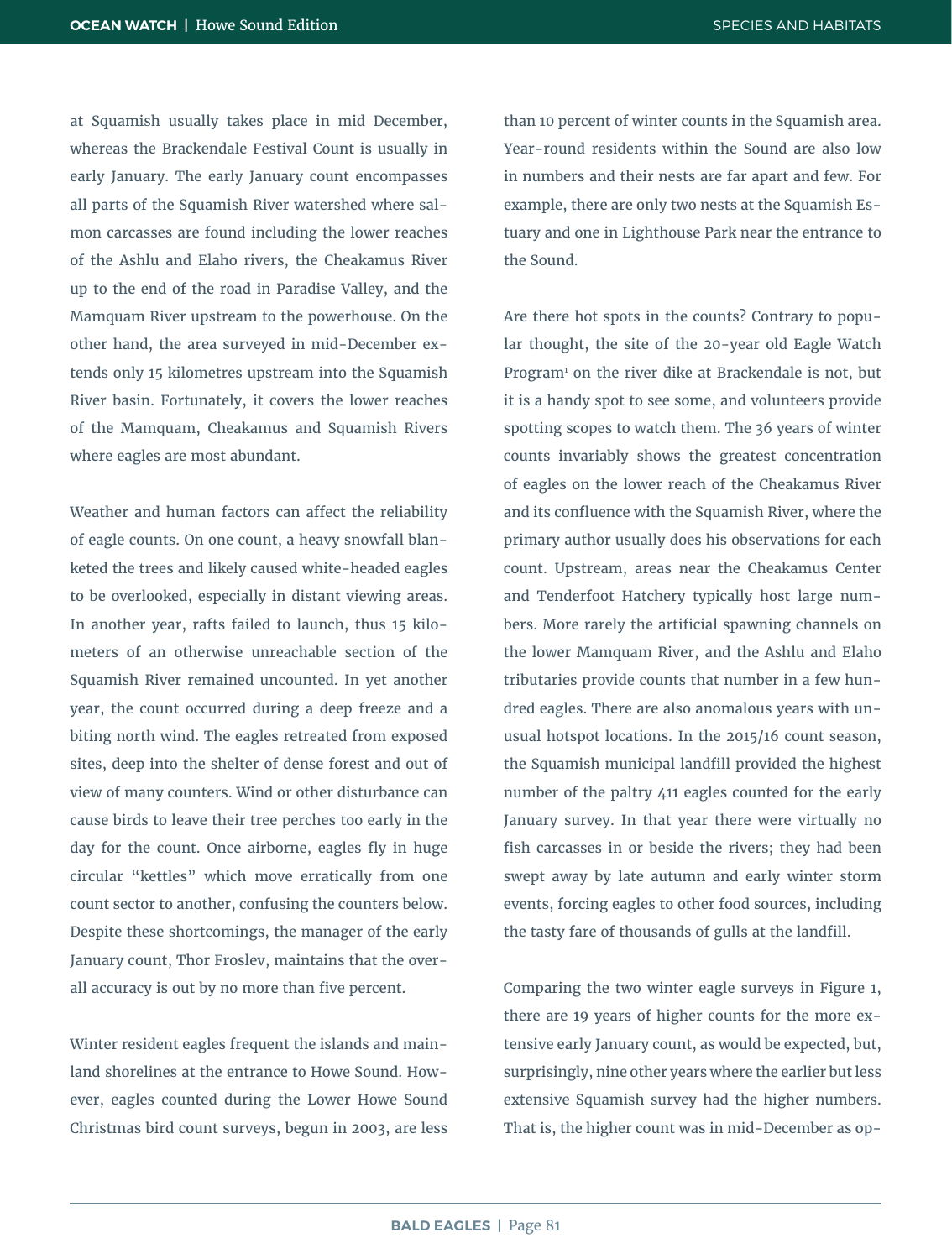posed to early January. Why? Furthermore, over the three decades that both surveys have been conducted, only three years have produced very high counts in both surveys (i.e. 1993/94, 1994/95 and 1999/2000). Both of these observations indicate a large variation in eagle populations over the course of any given winter season. The "finger" points to the following to account for the discrepancies: (1) high runoff storms are removing spent fish carcasses (usually chum and perhaps coho salmon); (2) the spawning runs of either species were low or arrived early; and (3) both possibilities together.

The data for the 35 years of eagle counting allows some summary observations: eagle counts were low in the period of 1980 to 1985, generally high for 1993 to 2000, and low again in the last eight years (2008 to 2015/16), with one year above-average in 2013/14. While the numbers are low in the last few years, it does not mean that eagles are disappearing. Eagles are very opportunistic and move elsewhere for their winter food,<sup>2</sup> Harrison River counts have been high in recent years, and in 2016 there was such an unusual abundance at Burns Bog and nearby Fraser River delta that it attracted news media attention.<sup>13</sup> The Brackendale Festival, however, suffered an all-time low of 411 eagles in 2015/16. This has prompted the organizers to re-schedule next year's count to early December in the hope that eagle numbers will be higher then.

Bald eagles are very dependent on chum salmon runs for food during the early and mid winter when adult eagle mortality is high.<sup>5</sup> When salmon are not available, eagles turn to less favourable prey such as gulls, marine birds, and landfill waste. Climate models for coastal B.C. suggest that flood events in late autumn and early winter due to storms and rain-on-snow



Bald eagle. (Photo: Thor Halvorson)

events will increase in magnitude and frequency with future climate change.14 Such increased future floods will pose the risk of larger and more frequent flushing of salmon carcasses to the sea, depriving eagles of important winter food supplies, causing eagles to move from the lower Squamish valley to places with alternative food supplies such as the Fraser delta. Overall, while continental populations of bald eagles may be increasing, their geographic range is gradually shrinking due to habitat loss.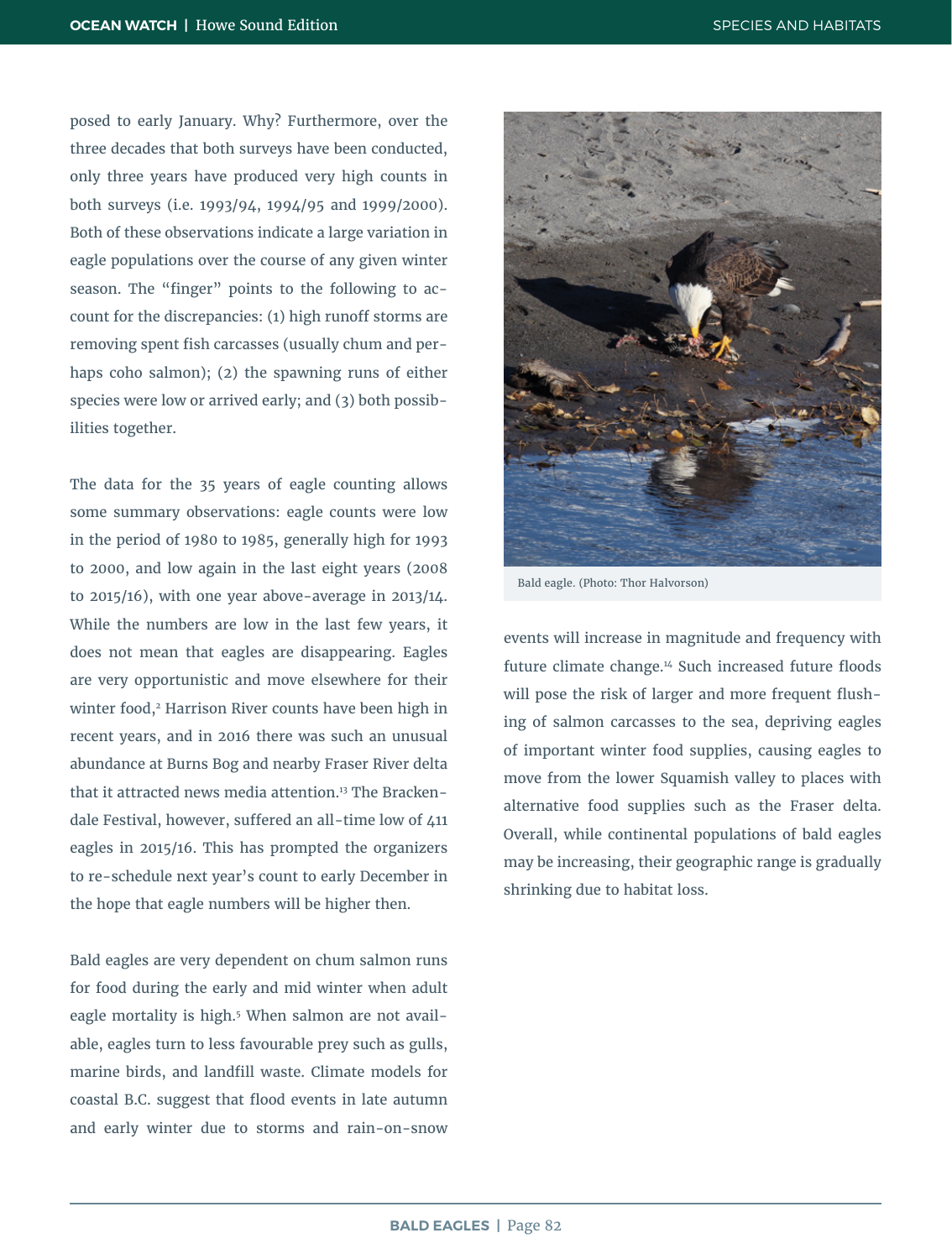## **What is being done?**

The Eagle Watch Volunteer Interpretive program of the Squamish Environmental Society educates visitors about eagle biology and viewing ethics during winter weekends and the Christmas week at the Eagle Run dike in Brackendale, one of the easiest access sites

in the Squamish Valley.6,15 Each year the Brackendale Winter Eagle Festival and Count promotes education and awareness of eagles with lectures and events.16 The annual Christmas Bird Counts in Squamish and lower Howe Sound also observe and count eagles.



Bald eagle. (Photo: Thor Halvorson)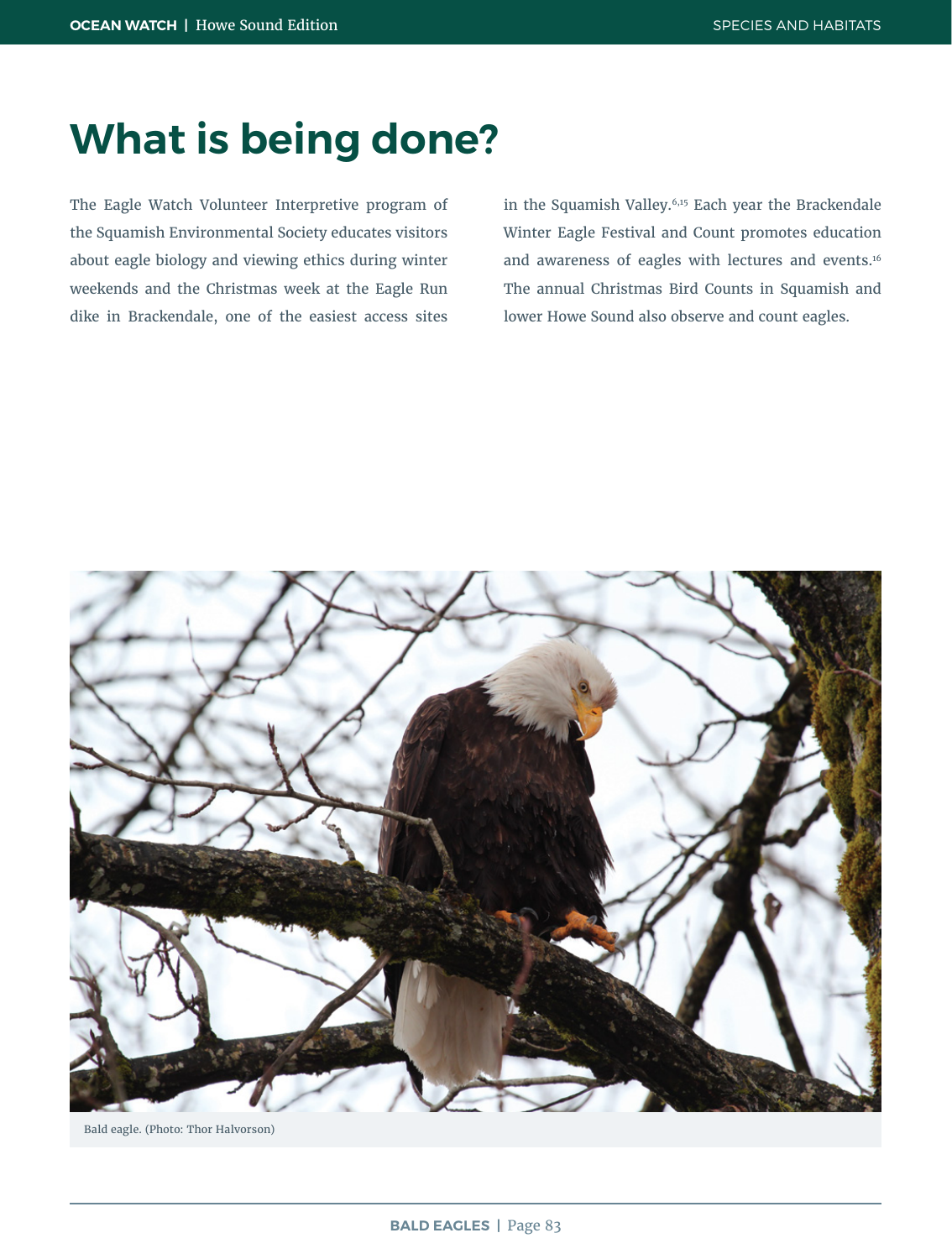## **What can you do?**

#### **Individual and Organization Actions:**  $\frac{1}{2}$

- Learn more about eagles by watching live streaming web cams of eagle nests (see "Resources") or by attending Eagle Watch at Brackendale during the winter.
- Use proper viewing ethics when watching eagles. Do not disturb eagles feeding or roosting.
- Know the rules that protect eagles. It is an offense to possess, take, injure, molest, or destroy a bird or its eggs. Eagle nests are protected year round, whether or not the nest is in use, by the B.C. Wildlife Act.<sup>17</sup>
- Adopt the best practices guidelines for protecting eagle nests during development that include identification of eagle nests before development and the establishment of a vegetated no-disturbance buffer zone around the nest tree<sup>18</sup>

#### 而。

### **Government Actions and Policy:**

- Empower local stewardship by increasing public bald eagle education efforts and education of regulations of the B.C. Wildlife Act, and locations of eagle nests and Important Bird Areas. Increase enforcement of activities restricted in the B.C. Wildlife Act.
- Closely monitor and manage prey species populations, specifically to ensure adequate chum runs are available to support eagle populations.
- Legally recognize and strictly regulate Important Bird Areas as Protected Areas, especially in IBAs that do not have established legal protection (e.g. National and Provincial Parks). Where this is not feasible, consider conservation easements and agreements, private land stewardship, and land acquisition to ensure protection.
- Legislate against the production and use of harmful chemicals (e.g. POPs).